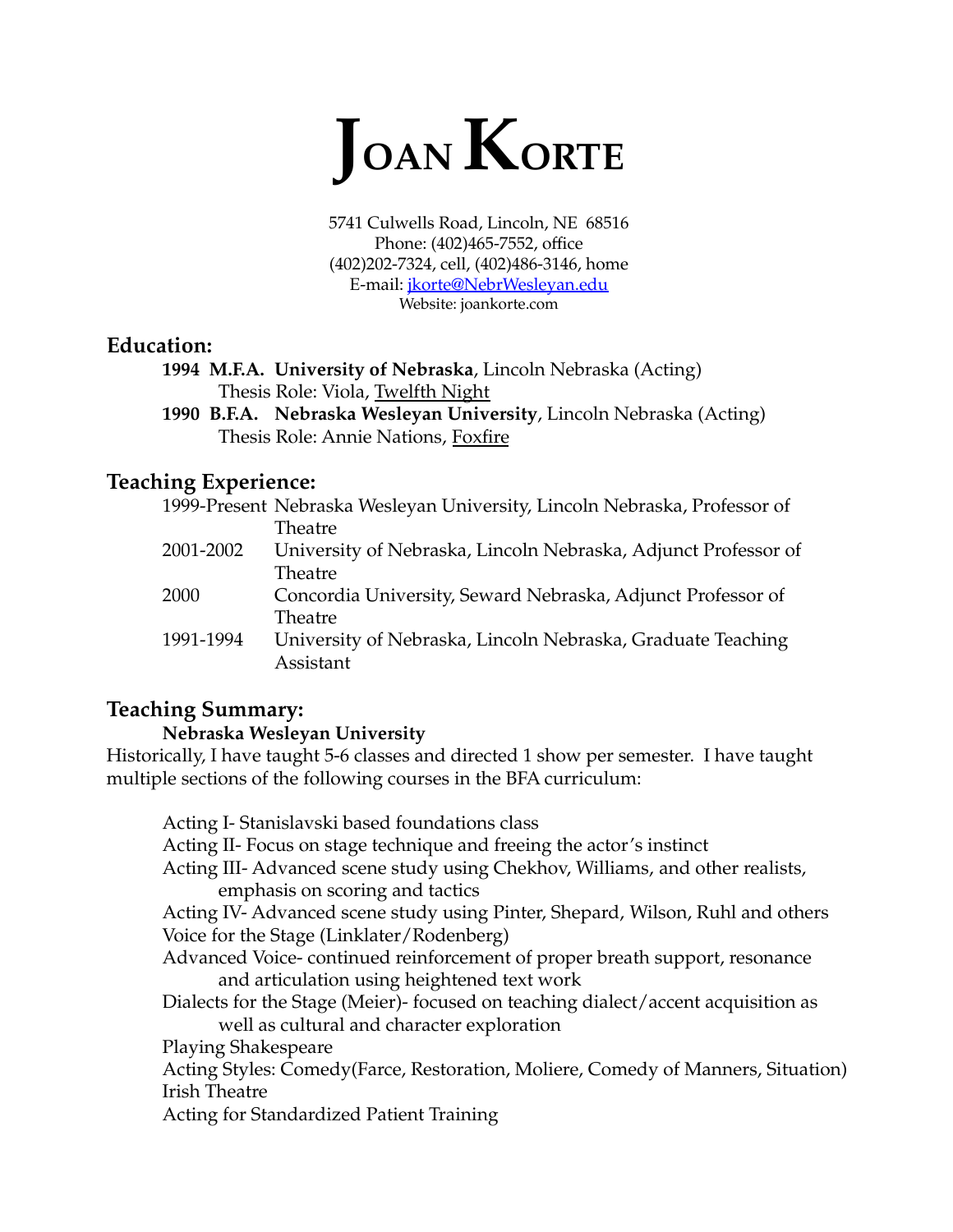Professional Preparation for the Theatre Auditioning Senior Capstone supervision Movement for the Actor Musical Theatre Musical Theatre Appreciation Theatre Appreciation Make-up Design

**Sabbatical**, Spring 2021. Focus on *Auditioning for Theatre Post-COVID*, and *Shakespeare in Performance Through Voice and Text* with Fair Assembly Theatre Company, Dallas, Texas (founding company member).

**University of Nebraska, Lincoln**, Adjunct Professor 2001-2002 Theatre Appreciation

**Concordia University**, Adjunct Professor 2000 Introduction to Drama

**University of Nebraska, Lincoln**, Graduate Teaching Assistant 1992-1994 Beginning Acting

# **Creative Activity In Process:**

### **Current and Founding Member Fair Assembly Theatre Company, Dallas, TX**

| Acting Experience, selected roles |                     |                               |
|-----------------------------------|---------------------|-------------------------------|
| <b>ATLAS OF MUD</b>               | Miriam/Birdkeeper 2 | Theatre Midwest, Des Moines   |
| <b>ROMEO AND JULIET</b>           | Lady Capulet        | Fair Assembly, Dallas, TX     |
| WHEN THE MESSENGER IS HOT Mom     |                     | Theatre Midwest, Des Moines   |
| <b>KING JOHN</b>                  | Queen Eleanor       | Texas Shakespeare Festival    |
| <b>TARTUFFE</b>                   | Madame Pernelle     | Texas Shakespeare Festival    |
| 110 IN THE SHADE                  | Hannah Curtis       | Texas Shakespeare Festival    |
| <b>AUGUST: OSAGE COUNTY</b>       | Violet              | Faculty, Nebraska Wesleyan    |
| THE LION IN WINTER                | Eleanor             | Faculty, Nebraska Wesleyan    |
| THE GLASS MENAGERIE               | Amanda              | Faculty, Nebraska Wesleyan    |
| <b>LUCIFER</b>                    | Eva                 | Panda Productions, Omaha      |
| HAMLET-reverse gender             | Ghost               | Faculty, Nebraska Wesleyan    |
| TONY & TINA'S WEDDING             | Tina                | Jaguarundi Productions, Omaha |
| <b>SHE LOVES ME</b>               | Ritter              | Annex Theatre, Denver         |
| <b>SEPARATE TABLES</b>            | Miss Cooper         | Annex Theatre, Denver         |
| <b>NOEL &amp; GERTIE</b>          | Gertie              | Nebraska Rep Theatre, Lincoln |

**Directing Experience, selected, Nebraska Wesleyan** MOSCOW, MOSCOW, MOSCOW, MOSCOW, MOSCOW, MOSCOW, Halley Feiffer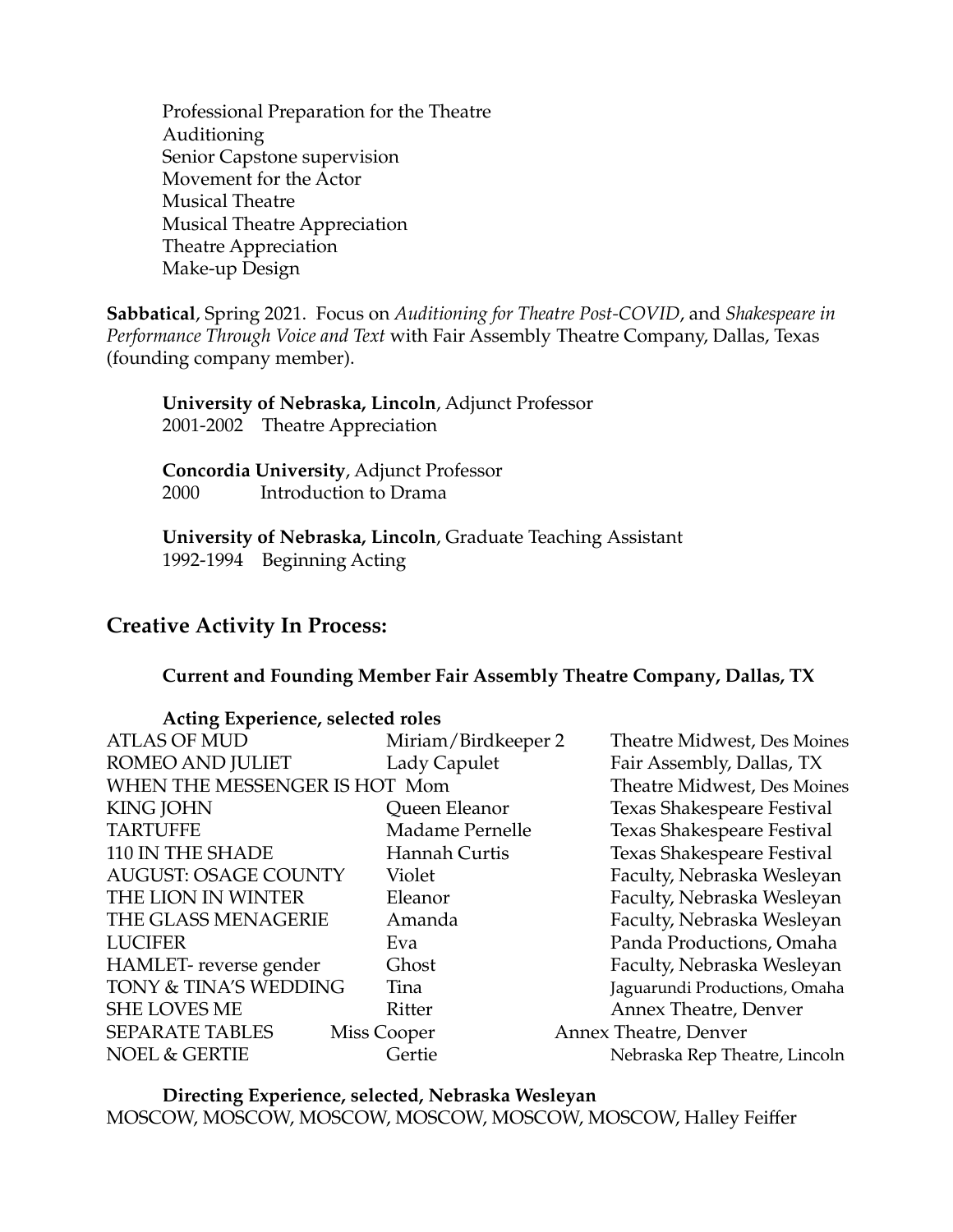| THREE SISTERS, 2022                    | Anton Chekhov, Van Itallie translation                                                                           |
|----------------------------------------|------------------------------------------------------------------------------------------------------------------|
|                                        | (in repertory with MOSCOW $x$ 6)                                                                                 |
| A SHAYNA MAIDEL, 2021                  | Barbara Lebow                                                                                                    |
| A DOLL'S HOUSE PART 2, 2020            | Lucas Hnath                                                                                                      |
| THE BOOK OF WILL, 2020                 | Lauren Gunderson                                                                                                 |
| A CHRISTMAS CAROL, 2019                | Charles Dickens, adapted by Joan Korte                                                                           |
| NELL GWYNN, 2019                       | Jessica Swale                                                                                                    |
| MAMMA MIA, 2018                        | Catherine Johnson, Bjorn Ulvaeus, Benny Andersson<br>Hollie Howard, NYC Choreographer                            |
|                                        | THE BRIDGES OF MADISON COUNTY, 2018 Jason Robert Brown and Marsha Norman                                         |
|                                        | Hollie Howard, NYC Choreographer                                                                                 |
| DANCING AT LUGHNASA, 2017 Brian Friel. |                                                                                                                  |
| NOISES OFF, 2017                       | Michael Frayn. Guest set designer, JD Madsen.                                                                    |
| <b>BOEING BOEING, 2016</b>             | Marc Camoletti. Two casts, same set, different staging.                                                          |
| ILLYRIA, 2016                          | Peter Mills & Cara Reichel.                                                                                      |
|                                        | A musical adapted from Shakespeare's 12 <sup>th</sup> Night                                                      |
| THE SERVANT OF TWO MASTERS, 2015       |                                                                                                                  |
|                                        | Carlo Goldoni. In the style of Commedia dell'arte.                                                               |
| THE IMPORTANCE OF BEING ERNEST, 2014   | Oscar Wilde                                                                                                      |
| DEAD ACCOUNTS, 2013                    | Theresa Rebeck. Held for consideration to be invited to<br>the Kennedy Center American College Theatre Festival. |
| <b>MOTHER COURAGE, 2013</b>            | Bertolt Brecht.                                                                                                  |
| HAY FEVER, 2010                        | Noel Coward. Two casts, same set, different staging.                                                             |
| APPLAUSE! APPLAUSE!, 2009              | Cabaret style production, co-directed with J. Parkhurst                                                          |
| TWELFTH NIGHT, 2009                    | William Shakespeare.                                                                                             |
| THE CLEAN HOUSE, 2009                  | Sarah Ruhl                                                                                                       |
|                                        | LYSISTRATA- A WOMEN'S TRANSLATION, 2008. Drue Robinson Hagen.                                                    |
| THREE SISTERS, 2006                    | Anton Chekhov, Van Itallie translation.                                                                          |
| TARTUFFE, 2005                         | Moliere, Tim Mooney translation.                                                                                 |
| THE SONNETS, 2003                      | Shakespeare, program and transitions arranged by<br>Joan Korte.                                                  |
| FEFU & HER FRIENDS, 2002               | Maria Irene Fornes. Spring & Fall 02, two different casts                                                        |

**Dialect Coach, selected (Nebraska Wesleyan)**

| CURIOUS INCIDENT OF THE DOG IN THE NIGHTTIME 2019 |      |  |
|---------------------------------------------------|------|--|
| <b>NELL GWYNN</b>                                 | 2019 |  |
| DANCING AT LUGHNASA                               | 2018 |  |
| <b>BOEING BOEING</b>                              | 2016 |  |
| THE IMPORTANCE OF BEING ERNEST                    | 2014 |  |
| <b>SEAFARER</b>                                   | 2011 |  |
| THE LIEUTENANT OF INISHMORE                       | 2007 |  |
| SOMEONE WHO'LL WATCH OVER ME                      | 2007 |  |
| <b>STEEL MAGNOLIAS</b>                            | 2005 |  |
|                                                   |      |  |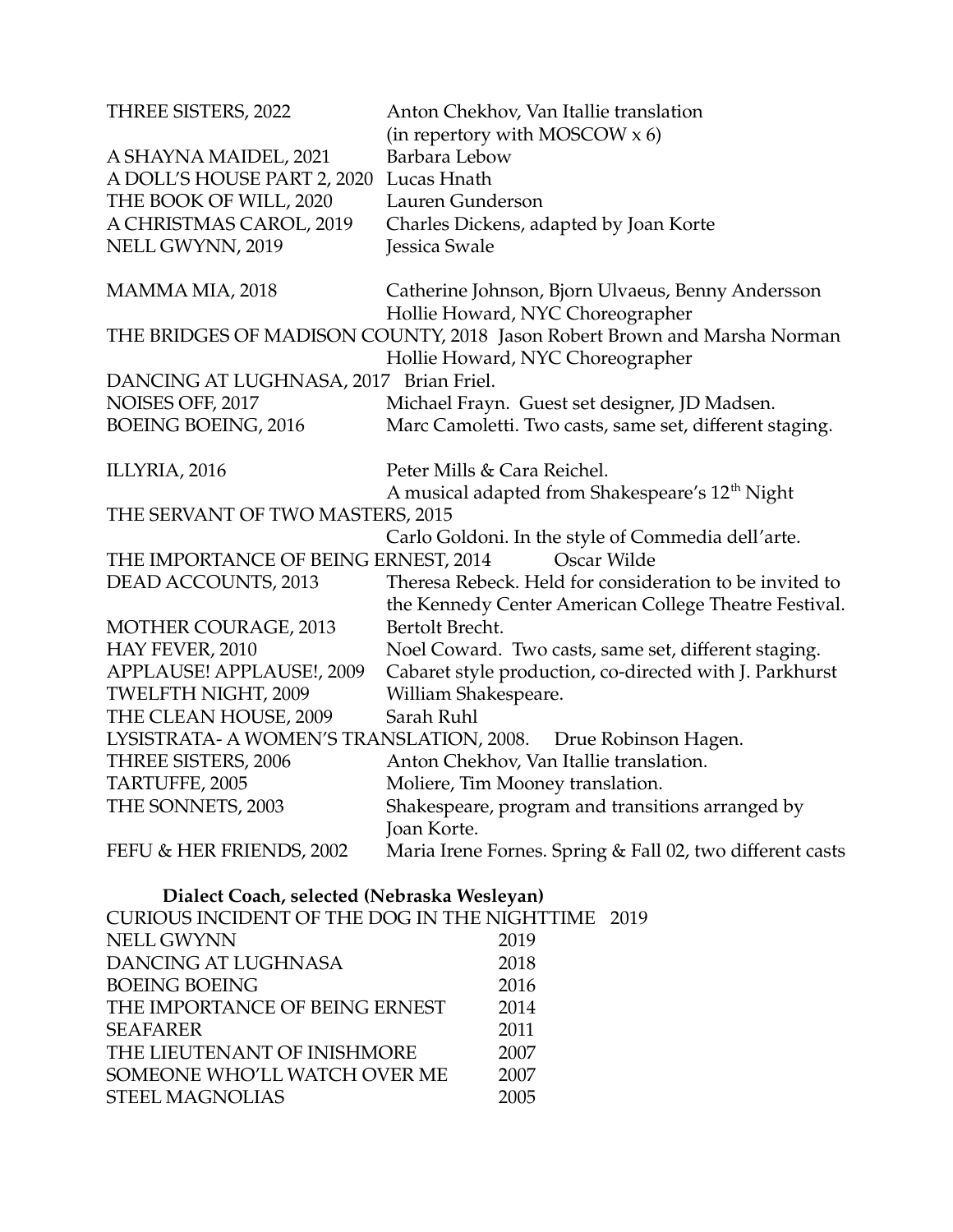#### A STREETCAR NAMED DESIRE 2004

#### **Actor Coaching, selected**

Actor coaching is something that I do outside of the classroom in cooperation and collaboration with the director of a show. I will work with students one on one, dealing with various acting challenges- voice or movement work, text analysis, character development, etc. After working with an individual, I will follow up by attending rehearsals to observe them and to make sure that the director is satisfied with the results.

| <b>HAMLET</b>                        | 2019 | Jack Parkhurst/Natalia Spengler |
|--------------------------------------|------|---------------------------------|
| <b>ROMEO AND JULIET</b>              | 2016 | Jack Parkhurst/Roger Cognard    |
| A CHORUS LINE                        | 2012 | Jack Parkhurst/Hollie Howard    |
| <b>SPRING AWAKENING</b>              | 2012 | Jack Parkhurst/Dan Hays         |
| <b>PIPPIN</b>                        | 2008 | Jack Parkhurst/Chuck Pennington |
| <b>RICHARD III</b>                   | 2007 | <b>Scott Gealy</b>              |
| ANGELS IN AMERICA, MILLENNIUM        | 2006 | Jack Parkhurst                  |
| ANGELS IN AMERICA, PERISTROIKA       | 2006 | Jay Scott Chipman               |
| <b>CAUCASIAN CHALK CIRCLE*</b>       | 2006 | Jason King Jones                |
| *Invited to KCACTF Region V Festival |      |                                 |
| Period Movement, selected            |      |                                 |
| <b>TWELFTH NIGHT</b>                 | 2005 | Jack Parkhurst                  |
| <b>TARTUFFE</b>                      | 2005 | Joan Korte                      |
| A BOLD STROKE FOR A HUSBAND          | 2000 | Jay Chipman                     |

#### **Producing (selected Nebraska Wesleyan 2006-2019)**

As a producer for summer performances and other special events, I have overseen several different aspects of production. For example, I coordinated student housing and food service for the students taking the Summer Theatre Workshop class; organized schedules, travel arrangements, and housing for guest artists; assisted with coordination between choreographers, music directors, technical areas, and other members of the artistic team; and helped facilitate marketing efforts including photography and interviews for the newspaper, as well as radio and TV interviews.

| <b>ALL SHOOK UP</b>               |      | 2018 New York choreographer, Hollie Howard                 |
|-----------------------------------|------|------------------------------------------------------------|
| <b>CHICAGO</b>                    |      | 2015 New York choreographer, Spence Ford                   |
| PRINCESS DIANA, THE MUSICAL 2009  |      | Included a tour to Omaha, NE, and                          |
|                                   |      | collaboration with the playwright                          |
| A CHILD'S PORTRAIT OF SHAKESPEARE |      |                                                            |
|                                   |      | 2004 Coordinator of six short plays. This project involved |
|                                   |      | student playwrights, directors, actors, and technicians.   |
| PRINCE IVAN AND THE FIREBIRD      |      |                                                            |
|                                   | 2000 | Script development for young audiences, coordinated        |
|                                   |      | grade school tour with student workshops.                  |
|                                   |      |                                                            |

## **Awards:**

**Kennedy Center American College Theatre Festival**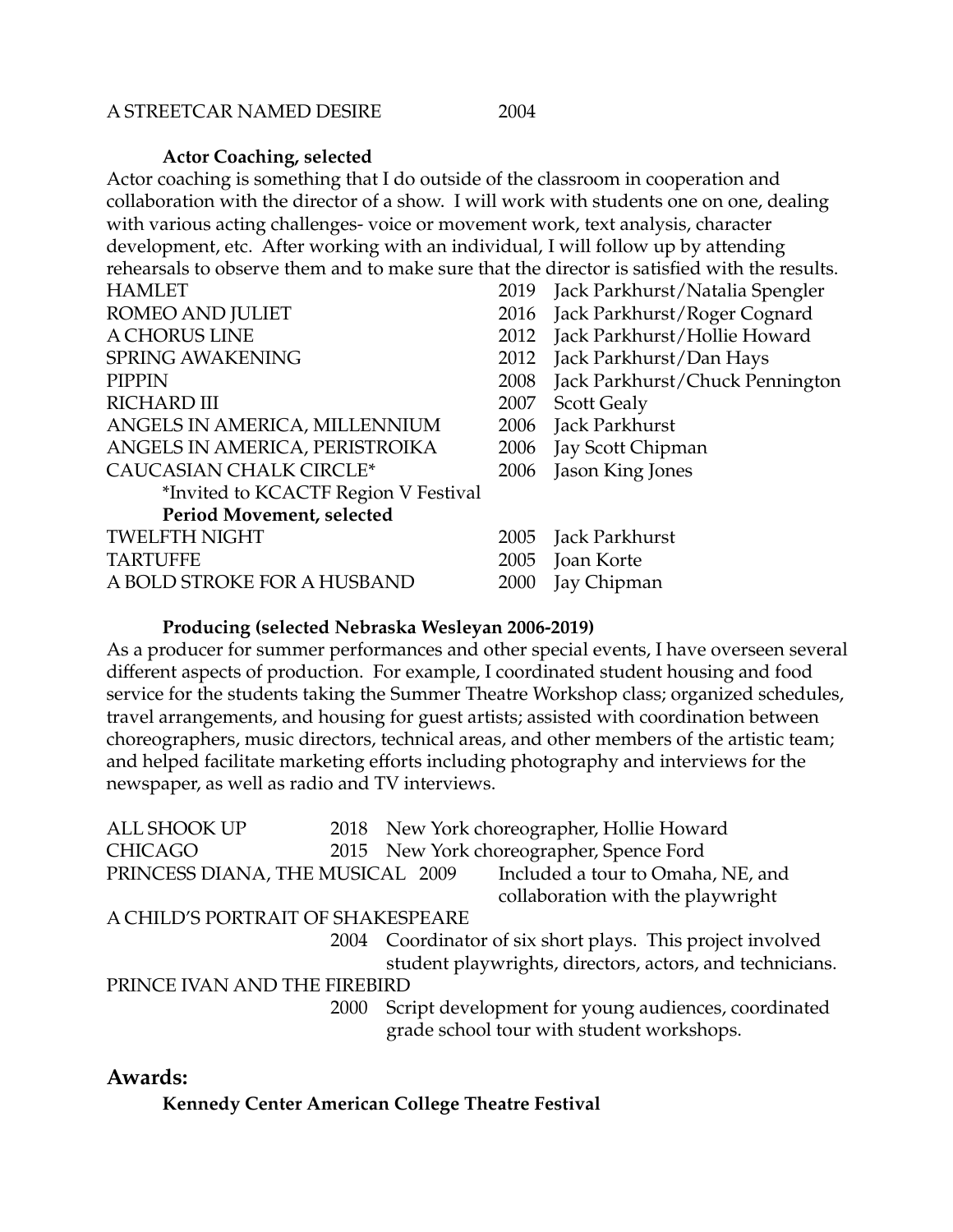| 2013 | DEAD ACCOUNTS                      | Participating entry held for consideration for 2014                                                |
|------|------------------------------------|----------------------------------------------------------------------------------------------------|
|      | Director                           | Region 5 festival                                                                                  |
| 2006 | Actor coach                        | CAUCASIAN CHALK CIRCLE Selected for 2007 Region V festival, Ames, Iowa                             |
| 2006 | Actor coach                        | ANGELS IN AMERICA, I & II Participating entry held for consideration for<br>2007 Region V festival |
|      | Costume design, production manager |                                                                                                    |
| 2006 | <b>THREE SISTERS</b>               | Associate entry, commendation for achievement in                                                   |
|      | Director                           | ensemble acting                                                                                    |
| 2005 | FOOL FOR LOVE                      | Participating entry held for consideration for 2006                                                |
|      | Co-director                        | Region 5 festival                                                                                  |
| 2004 | <b>LUCIFER</b>                     | Participating entry held for consideration for 2005                                                |
|      | Principle actor                    | Region 5 festival                                                                                  |
| 2003 | A MIDSUMMER NIGHT'S DREAM          |                                                                                                    |
|      | Actor coach                        | Selected for 2004 Region 5 festival, Denver Colorado                                               |
| 2003 | <b>CHILDREN OF EDEN</b>            | Participating entry held for consideration for 2004                                                |
|      | Actor coach                        | Region 5 festival                                                                                  |
| 2003 | <b>TRUE WEST</b>                   | Selected for 2003 Region 5 festival, Cedar Falls, Iowa                                             |
|      | Costume design                     |                                                                                                    |
| 2002 | <b>BROADWAY JUKEBOX</b>            | Selected for 2002 Region 5 festival, Lincoln, Nebraska                                             |
|      | Actor coach                        |                                                                                                    |
|      | <b>Continuing Education:</b>       |                                                                                                    |

- 2021 "Freeing the Natural Voice", for voice practitioners based on the work of Kristin Linklater. Andrea Harling, online classes from The Linklater Center, NYC, NY. Spring 21.
- 2021 "Voice, Articulation, Text", for voice practitioners based on the work of Kristin Linklater. Benjamin Moore, online classes from The Linklater Center, NYC, NY. Spring 21.
- 2021 "Voice, Body, Shakespeare Intensive". Acting, voice, movement and Shakespeare, taught by Linklater certified instructors. Online classes from The Linklater Center, NYC, NY. Summer 21.
- 2009 "Good Accent and Good Discretion", a masterclass for actors and dialect coaches. Paul Meier, Kansas City, MO. June 12-14.
- Also, each year I meet with a network of industry professionals to stay current with the trends that drive the business of acting and theatre in general. I have attended multiple workshops in New York City- actors, managers, talent agents, casting directors, headshot/resume/website/self-tape consultants.

# **Administration:**

## **Director of Theatre Recruitment (2012-present)**

I feel that recruiting is a necessary component to building a vibrant and diverse student body. I have dedicated myself to helping students find the right fit for them,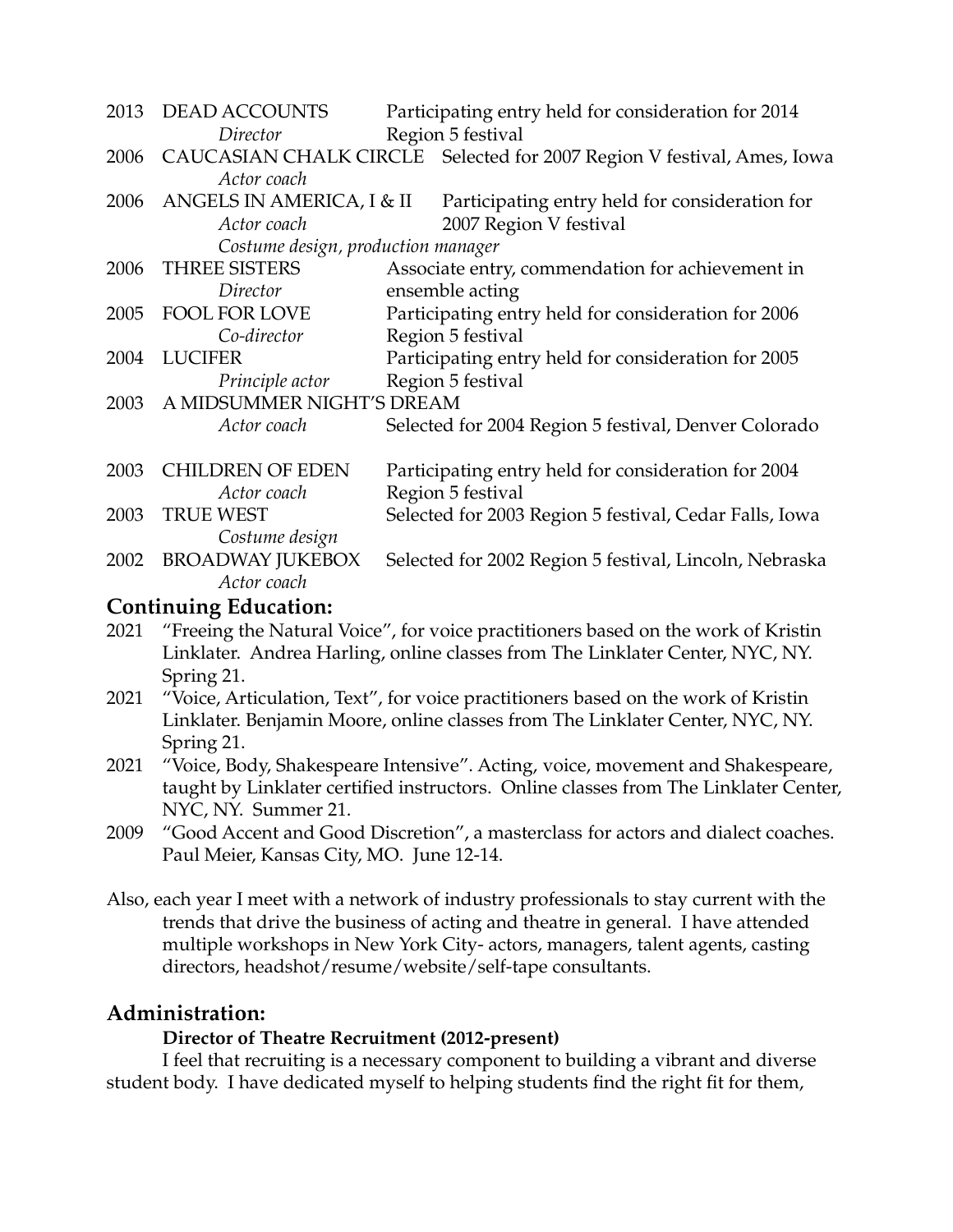based on the type of program that will best suit their needs. I have many connections with individual high schools, and also have participated in many state Thespian Festivals.

Duties include:

- coordinating student recruitment team to follow-up with prospective students;
- scheduling recruitment trips for faculty;
- following-up with students and parents
- visiting with prospective students and parents;
- collaborating and strategizing with Admissions.

## **Director of B.F.A. Program (2012-present)**

Duties include:

- advising declared majors as well as assisting other advisors for B.F.A. programs;
- devising competitive curriculum;
- coordinating programs of study;
- developing and implementing senior theatre capstone project.

# **Theatre Box Office, Manager (early-mid 2000's)**

# **Service:**

## **Academic Advising**

| 2001-present Advisor for department B.A. and B.F.A. (performance) majors.        |
|----------------------------------------------------------------------------------|
| 2001-present Advisor for incoming first year liberal arts and transfer students. |

## **Search Committees**

| 2020    | Coordinator for three simultaneous searches, Assistant Professor  |
|---------|-------------------------------------------------------------------|
|         | Musical Theatre and Directing, Assistant Professor of Design, and |
|         | Visiting Assistant Professor of Acting and Directing (132 total   |
|         | applications)                                                     |
| 2016-17 | Chair for Assistant Professor Acting/Directing Search             |
|         | (86 applications)                                                 |
| 2016-17 | Chair for Assistant Professor Costume Design (15 applications)    |

## **Nebraska Wesleyan University committee work**

- 2016-2020 University Curriculum Committee
- 2006-2018 Cooper Center for Writing Committee- Fine Arts Division Representative
- 2015-16 University Faculty Evaluation Committee
- 2012-14 University Faculty Development Committee
- 2006-2008 University Faculty Development Committee

# **Nebraska Wesleyan, Theatre Department committee and service work**

1999–present Curriculum Committee

1999-present Season Selection Committee Member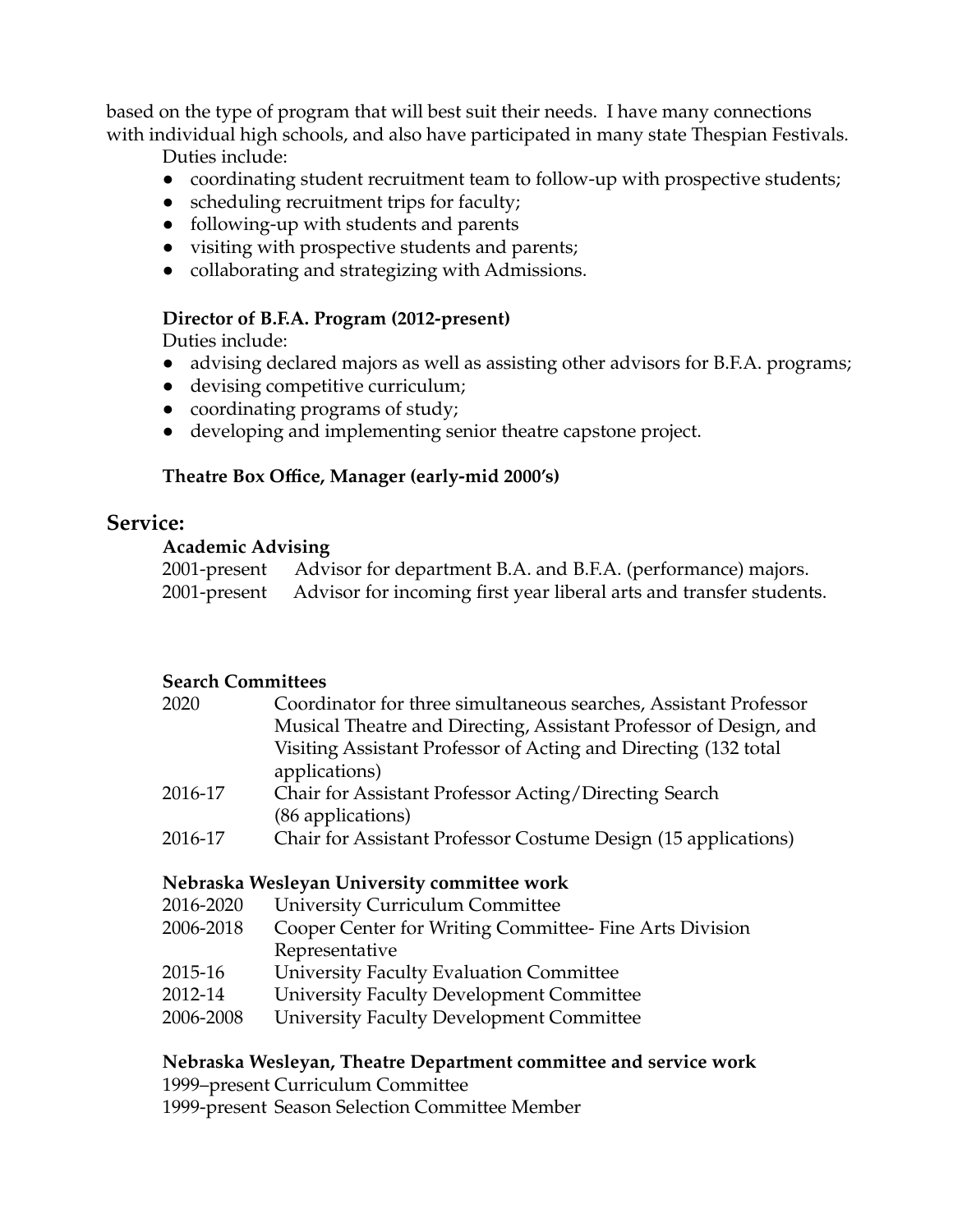## 2001-2019 Recruitment Committee, Chair

1999-2002 and 2004-2007 Sponsor for student theatre organization

2002-2007 Early Awareness Advanced Education Program- Arts Facilitator

# **Travel with Students**

- 2017 New York City over Spring Break with 52 theatre students. Workshops with Casting Directors, Talent Agents, Choreographers, Actors, Headshot/resume/website professionals. Hosted alumni event.
- 2015 New York City over Spring Break with 30 theatre students. Workshops and events, see above.
- 2013 New York City over Spring Break with 26 theatre students. Workshops and a showcase.
- 2009 New York City over Spring Break. Workshops and a showcase.

# **Kennedy Center American College Theatre Festival, Region V**

2007 Regional Advisory Board, Workshop Coordinator Festival 39, Ames, Iowa

## **Consulting**

2017 Theatre Program Consultant for William Jewell College, Liberty, MO

# **Responding**

- 2017 Served as a respondent for KCACTF Region 5: University of Nebraska-Lincoln, Lincoln, Nebraska
- 2003-07 KCACTF, Region 5 Response Team
- 2004-05 Responded to high school productions at the following schools: Bradford High School, Kenosha Wisconsin, 2005, 2004 Pius XI High School, Milwaukee Wisconsin, 2004 Olathe East High School, Olathe Kansas, 2005, 2004
- 2003 Member of the KCACTF, Region 5 Selection Team
- 2002 Regional KCACTF Preliminary round Irene Ryan Scholarship Judge

# **Workshops (selected)**

I have done workshops for regional KCACTF conferences, The International Thespian Society, and various high schools.

Lincoln East High School, Lincoln, NE Acting Coach, A MIDSUMMER NIGHT'S DREAM

Solo Singer's Workshop, Lincoln, NE Presenter for Department of Music Stage Presence Techniques, June

KCACTF Region 5, Warm-up Workshop

- Wisconsin High Schools, various workshops –Acting, Auditioning, Selecting a College
- Nebraska Wesleyan workshop for high school students in conjunction